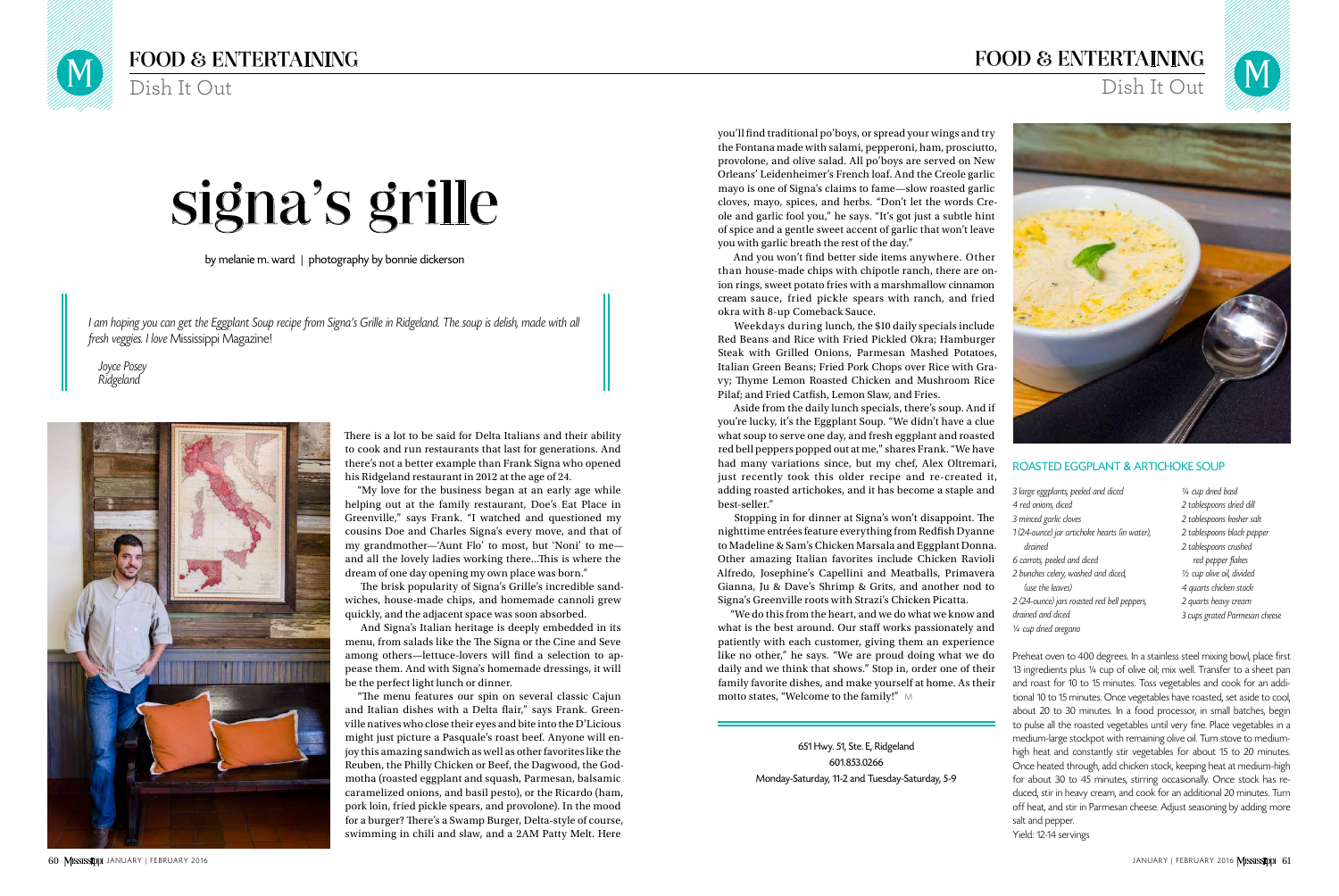It didn't take long for the Popsicle craze to make its way to Mississippi; Jackson to be exact. In June of last year, Birmingham natives Kristy and Jake Franklin opened up their chic pop-shop in an old service station on State Street, just across from Millsaps College. "There are a lot of great stories about this place, including one about Elvis Presley having his car serviced here when he was en route to Memphis," says Kristy.

Before moving to Jackson in 2013, the couple always loved Steel City Pops. When they moved, they missed those sweet frozen treats. As they decided to create a business, the idea of a shop here enticed them. "The summers here are sweltering and the winters are mild," she says. "It seemed like a pop-shop would fit right into Jackson." Taking this dream and making it new and fresh and theirs, they began perfecting their craft. "Our strawberry pop was one of our first flavors we experimented with. We loved all of our test batches, but it wasn't until a couple of weeks before our opening that we felt like we had perfected it," says Kristy. "We haven't changed it, and it remains one of our most popular fruit flavors."

Unique and creative flavors using only the freshest of ingredients is what Deep South Pops is known for. The daily flavors rotate but can often be found to



by melanie m. ward | photography by bonnie dickerson

Deep South Pops is a wonderful new addition to the Belhaven neighborhood in Jackson. After my first pop last summer (peach-ginger), I was hooked! It's my favorite place to stop in for a sweet treat, a fresh cup of coffee, or a good visit with a friend. I'd love to know how they make their pops so delicious! Maybe they'd share a recipe? Claire G.

Jackson



## deep south pops

Creating more than just a Popsicle shop, the store is a place for anyone with a sweet tooth to grab a treat. "Our goal is for our guests to feel at home and comfortable enough to stay and hang-out for a while," she says. Along with homemade pops, they also offer full coffee service using locally roasted coffees, pastries from LaBrioche, beer on tap, and bottled Mexican sodas. Those hoping for a scoop instead of a pop will be delighted with their selection of Sweet Magnolia Gelato that is handmade in Clarksdale. "We hope Deep South is a spot for all ages, a place where adults and kids alike find something that they love to eat or drink while spending time with family and friends."  $\scriptstyle\rm\land$ 



## FOOD & ENTERTAINING

Dish It Out

Deep South Pops: Gourmet Pops & Coffee 1800 N. State St., Jackson | 601.398.2174 deepsouthpops.com

Open 7 days per week, 6 a.m. until 9 p.m.

STRAWBERRY POPS  $1/2$  to  $3/4$  cup granulated sugar 4 heaping cups fresh strawberries, hulled and halved ½ cup water 1 tablespoon lemon juice Dash of kosher salt Combine sugar and berries. More sugar will provide a softer bite for the pops. Less will provide an icier bite. Allow to sit for 10 to 15 minutes to macerate. Transfer to saucepan. Add water and bring to a boil. Reduce heat and simmer for 5 to 10 minutes. Remove from heat. Cool. Transfer to blender. Add lemon juice and salt. Purée mixture. Pour into molds. Freeze overnight. Remove pops from molds by placing molds in a warm water bath for a few seconds. Yield: 8-10 pops include Buttermilk, Blueberry Sour Cream, Cinnamon Roll, Blueberry Lemon Buttermilk, Single Barrel Bristow Gin Cream, Non-Dairy Strawberry, Pineapple Jalapeño, Strawberry Lime Black Pepper, and Orange Vanilla. One of the most popular flavors would be Creole Cream Cheese Cake that, like all of their products, is made with locally sourced ingredients. "It's made with Mauthe Progress Milk Barn's creole cream cheese from McComb," shares Kristy. "Kenny Mauthe is a third-generation dairy farmer, and he believes in responsible farming. He also provides our whole milk and buttermilk." If a plain pop just isn't your style, jazz up a pop with a made-to-order chocolate coating or drop it into a beverage for a delicious float. Anyone hosting an event will be delighted to learn that they also cater. "We have a beautiful bike cart made in New York by the same company that built the Good Humor carts many years ago," Kristy says. "It is a great addition to wedding receptions, school and church parties, office parties, and more." There's also an adorable antique pick-up truck. If needed, they also offer a mobile coffee, tea, and hot

chocolate service.

## FOOD & ENTERTAINING Dish It Out